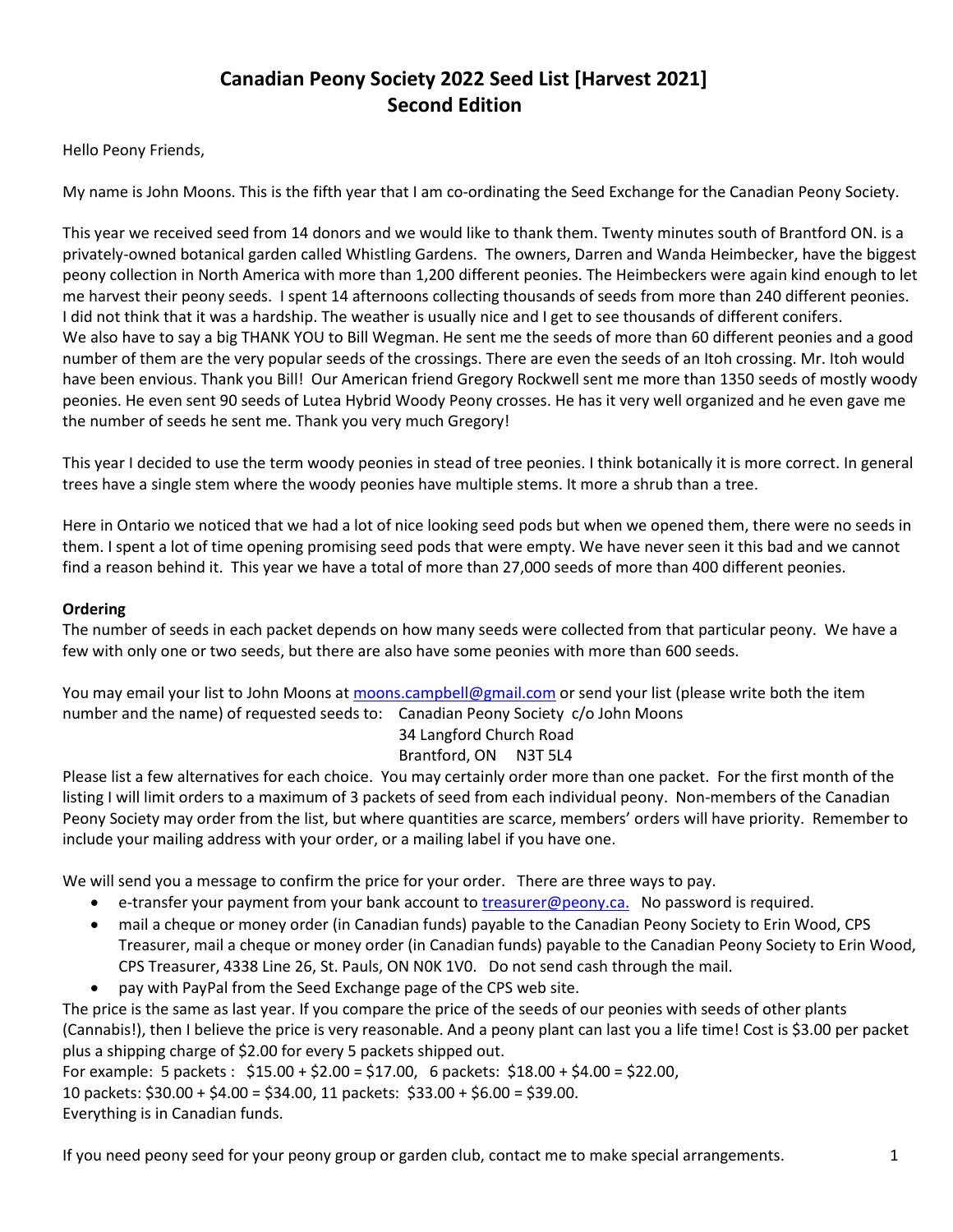| We thank our donors: | AM          | Anthony MacFadyen           | Brampton, ON    |
|----------------------|-------------|-----------------------------|-----------------|
|                      | AMW         | Adriana and Marvin work     | Beasley, BC     |
|                      | <b>BSh</b>  | <b>Beverly Sheridan</b>     | Calgary, AB     |
|                      | <b>BW</b>   | <b>Bill Wegman</b>          | Manotick, ON    |
|                      | CH.         | Caledon Hills Peony Farms   | Caledon, ON     |
|                      | GH          | Dennis Gerhardt, Tom Harris | Warkworth, ON   |
|                      | GrR         | <b>Gregory Rockwell</b>     | Indiana, USA    |
|                      | HP-L        | Holly Pender-Love           | Trail, BC       |
|                      | JB          | Jennifer Boss               | Fruitvale, BC   |
|                      | <b>JCJM</b> | Joan Campbell, John Moons   | Brantford, ON   |
|                      | LG          | Laurie Goetting             | Calgary, AB     |
|                      | MTh         | Mary Thorne                 | Brantford, ON   |
|                      | RPr         | Rena Preston                | Pickering, ON   |
|                      | WhG         | <b>Whistling Gardens</b>    | Wilsonville, ON |
|                      |             |                             |                 |

**Important notes** - Unless you have the seeds of man-made crosses (# 282-288, 313, 394-403) the seeds are the results of open pollination (O/P). We do not know where the insects took the pollen from.

The name you see on the list is the name of the pod (mother) plant; the father is unknown. The plants and flowers that grow out of these seeds can have any colour, shape or size, even if they come from the same pod. They might not look like the mother plant at all.

The seeds of peonies have a double dormancy before they grow leaves. Dormancy is a condition in which the seed will not germinate. Before anything the seed has to be exposed to moisture and then first go through a period of warm

temperatures (summer) and then after that, the seed has to be exposed to a period of cold temperatures (winter). Do not change the sequence. Do not let the seeds dry out in this whole process. This process is called a double stratification. You can start the seeds indoors, but you need space in a fridge for a few months.

When the seeds do not come up in the first spring after you have planted them, leave everything in the ground and they have a very good chance that they will come up a year later or even two or three years later. Make sure that you keep the soil where you put the seeds, damp all that time and keep an eye out for rodents, birds and insects. Mark the location. Have lots of patience.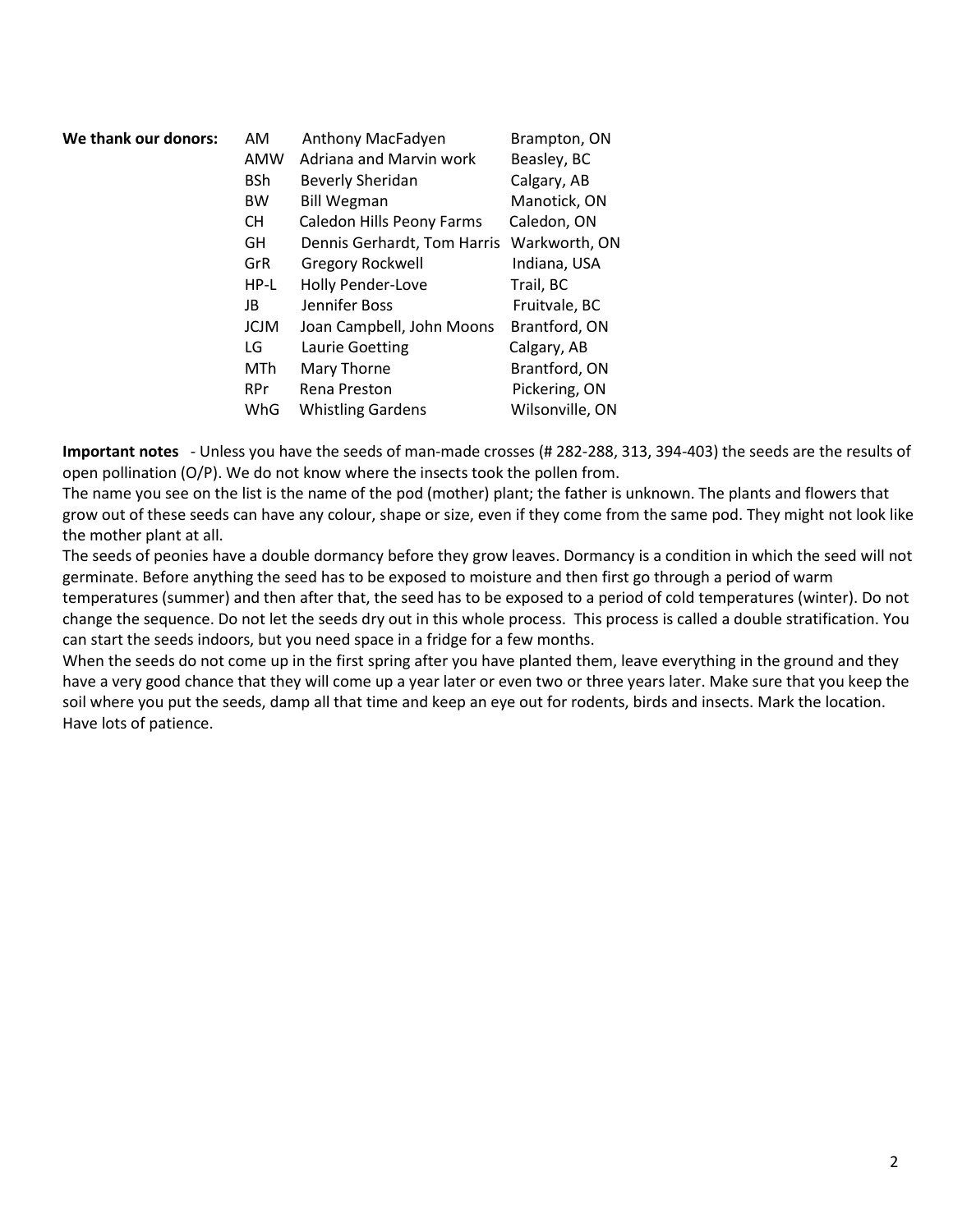## **2022 seeds**

**Herbaceous Species –** All are garden origin, open pollinated (O/P) unless otherwise stated, packet contents as indicated, \*means there is only a limited supply available, \*\*\* means there is only one seed

| 1              | P. anomala                  | [2/3 seeds]WhG            | single, red                                                                                                 |
|----------------|-----------------------------|---------------------------|-------------------------------------------------------------------------------------------------------------|
| $\overline{2}$ | P. caucasica                | [15 seeds] WhG            | single, magenta-red                                                                                         |
| 3              | P. lactiflora JJH 9808167   | [4 seeds] WhG             | no info                                                                                                     |
| 4              | P. lactiflora JJH 9808177   | [7 seeds] WhG             | single, pink                                                                                                |
| 5              | P. lactiflora Red #1        | WhG<br>[7 seeds]          | single, red                                                                                                 |
| 6              | P. lactiflora Red #2        | WhG<br>[6 seeds]          | single, red                                                                                                 |
| 7              | P. mascula                  | [7 seeds]<br>AM,WhG       | rose-red                                                                                                    |
| 8              | $***$<br>P. mlokosewitschii | $[1 \text{ seed}]$<br>WhG | mostly yellow(ish), sometimes pink                                                                          |
| 9              | P. mlokosewitschij          | [15 seeds] BW, WhG        | pink                                                                                                        |
| 10             | P. mlokosewitschii          | [5 seeds]<br>MTh          | white                                                                                                       |
| 11             | P. mlokosewitschij          | [7 seeds] BW, MTh         | yellow                                                                                                      |
| 12             | P. officinalis ssp banatica | [15 seeds] MTh            | single, red, yellow stamens                                                                                 |
| 13             | P. officinalis humilis      | [8 seeds] WhG             | magenta. Low; up to 40 cm high                                                                              |
| 14             | P. officinalis mollis       | [10 seeds] BSh, LG        | magenta-red or white. Old synonym for P. offic. villosa                                                     |
| 15             | P. officinalis              | [3 seeds] BW              | single, purple                                                                                              |
| 16             | P. officinalis villosa      | [2 seeds]<br>WhG          | magenta                                                                                                     |
| 17             | P. tenuifolia               | [5 seeds]<br><b>BW</b>    | single, red                                                                                                 |
| 18             | P. veitchii                 | [5 seeds]<br>BSh, BW      | single, deep rose                                                                                           |
| 19             | Unnamed                     | [8 seeds]<br>HG           | single, pink                                                                                                |
| 20             | Unnamed                     | [15 seeds] HG             | single, red                                                                                                 |
| 21             | Unnamed                     | [8 seeds] HG              | single, rose                                                                                                |
| 22             | Unnamed I                   | [10 seeds] MTh            | no info                                                                                                     |
| 23             | Unnamed II                  | [8 seeds] MTh             | no info                                                                                                     |
| 24             | Unnamed                     | [4 seeds]<br>MTh          | could be P. anomala. Small flowers, bit nodding, single, pink<br>around centre, lighter towards the outside |
|                |                             |                           |                                                                                                             |

**Herbaceous Garden Peonies** All are garden origin, open pollinated and of lactiflora origin, unless otherwise marked. Flower description is that of the pod (female) parent. Hybrids are herbaceous peonies involving one or more herbaceous peony parents outside of the lactiflora group. **C** means the mother plant is a Canadian hybridized peony. This year we have also identified Saunders' peonies.

| 25 Ada Niva              |   | [4 seeds]             | WhG        | Japanese, red                                                  |   |
|--------------------------|---|-----------------------|------------|----------------------------------------------------------------|---|
| 26 Adrienne Clarkson     | C | $[10 \text{ seeds}]$  | WhG        | hybrid, single, cream                                          |   |
| 27 Age of Victoria       |   | [2 seeds]             | GrR        | Japanese, light pink petals, stamens yellow, bottom red        |   |
| 28 A la Mode             |   | [10 seeds]            | WhG        | single, pure white with golden-yellow stamens                  |   |
| 29 Alexander Woollcott   | S | $[2/3 \text{ seeds}]$ | <b>BW</b>  | hybrid, semi-double, crimson red                               |   |
| 30 Allan Rogers          |   | [4 seeds]             | WhG        | double, white                                                  |   |
| 31 Alley Cat             |   | [3 seeds]             | WhG        | petals: white, some pink tips, big yellow centre, wild looking |   |
| 32 Ama No Sode           |   | $[6 \text{ seeds}]$   | GH         | Japanese, pink                                                 |   |
| 33 Anniversary           |   | [3 seeds]             | WhG        | single, pink, bowl shape, stems red mottled                    |   |
| 34 Apricot Whisper       |   | $[12$ seeds]          | WhG        | hybrid, single, soft apricot, red stigmas                      |   |
| 35 Archangel (Saunders)  |   | $[2/3$ seeds]         | WhG        | hybrid, single, creamy-white, big plant                        |   |
| 36 Arcturus              |   | [2 seeds]             | WhG        | single, red                                                    |   |
| 37 August Dessert        |   | $[2/3$ seeds]         | <b>BSh</b> | double, pink, petals silver edged                              |   |
| 38 Auntie Sherry         |   | $[15 \text{ seeds}]$  | WhG        | single or semi-double, pink, fragrant, lots of flowers         |   |
| 39 Aurora Sunrise        |   | [6 seeds]             | WhG        | Japanese, pink                                                 |   |
| 40 Auten's Red Sport     |   | [6 seeds]             | WhG        | bomb, deep red                                                 |   |
| 41 Barrington Belle      |   | [4 seeds]             |            | HP-L, WhG Japanese, red -rose                                  |   |
| 42 Belle Centre seedling |   | [5 seeds]             | <b>BW</b>  | no info                                                        | 3 |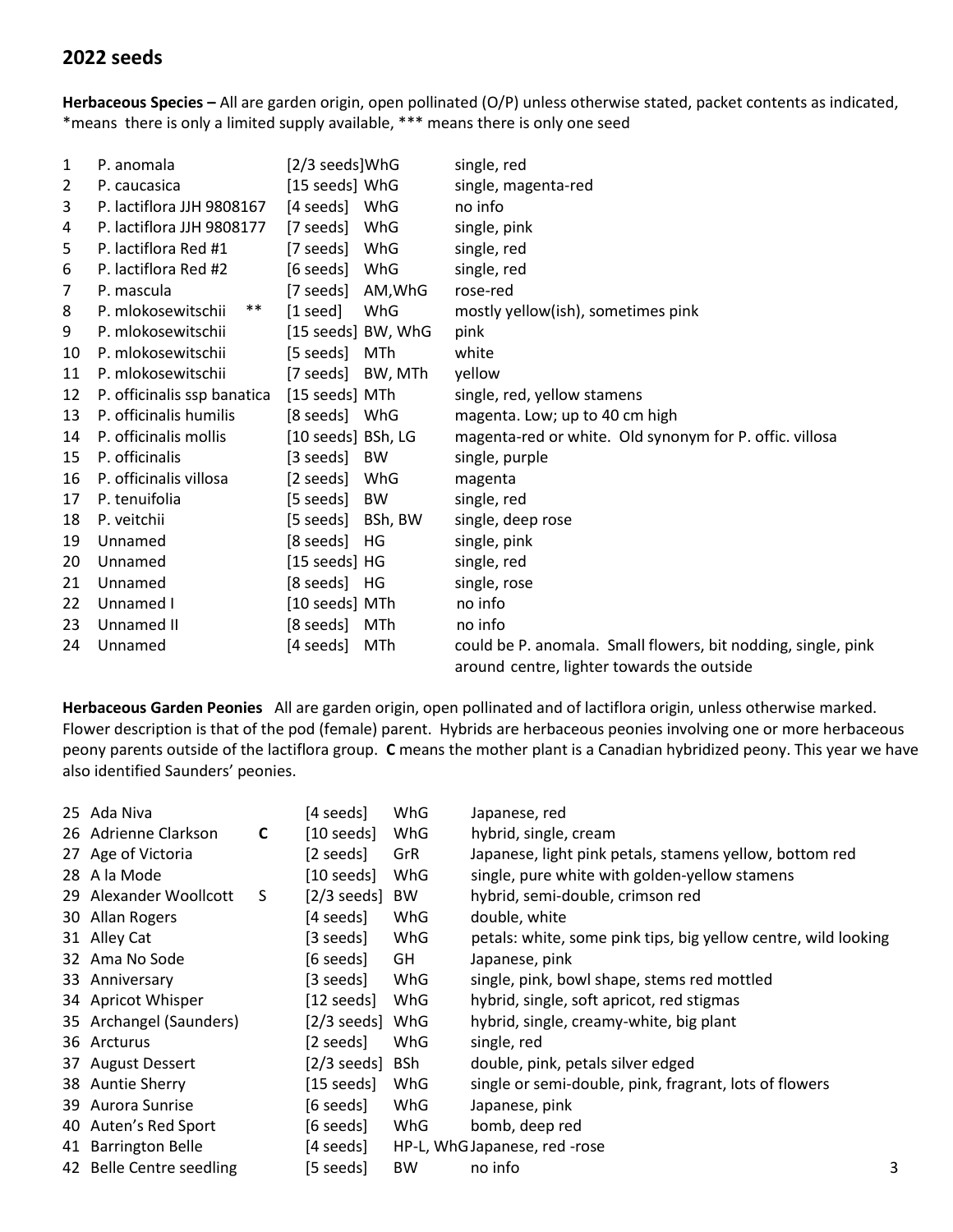|    | 43 Bernice Carr                |        | [3 seeds]                 | WhG        | hybrid, semi-double, pink                                                              |  |
|----|--------------------------------|--------|---------------------------|------------|----------------------------------------------------------------------------------------|--|
|    | 44 Betty Warner                |        | $[15$ seeds]              | MTh        | Japanese, deep red, late                                                               |  |
|    | 45 Big Boy                     | $\ast$ | $[1 \text{ seed}]$        | WhG        | hybrid, single, petals white, pinkish at bottom, yellow centre                         |  |
|    | 46 Bill Wegman sdlg W06 C      |        | <u> [4 seeds]</u>         | <b>WhG</b> | semi-double or double, pink                                                            |  |
|    | 47 Bill Wegman sdlg W07 C      |        | [6 seeds]                 | WhG        | semi-double, pink-red                                                                  |  |
|    | 48 Bill Wegman sdig W10 C      |        | $\left\{3 \right.$ seeds) | <b>WhG</b> | semi-double, dark pink                                                                 |  |
|    | 49 Bill Wegman sdig W16 C      |        | [5 seeds]                 | MhG        | <u>no info-</u>                                                                        |  |
|    |                                |        |                           |            | 50 Blushing Princess (Saunders et al)[11 seeds]BW, WhG hybrid, semi double, light pink |  |
|    | 51 Bo-Peep                     |        | [12 seeds]                | WhG        | Japanese, petals orchid pink, centre pink with bit of white                            |  |
|    | 52 Bowl of Beauty              |        | $[15$ seeds]              |            | AMW, CH, GrR, H P-L, WhG Japanese, fuchsia-rose petals, cream staminodes               |  |
|    | 53 Bright Knight               | ***    | $[1 \text{ seed}]$        | WhG        | hybrid, single, bright scarlet with orange tint, early                                 |  |
|    | 54 Burnished Bronze            |        | [4 seeds]                 | WhG        | single, dark scarlet, foliage is bronzed-dark early, bronze green later                |  |
|    | 55 Bu-Te                       |        | [4 seeds]                 |            | RPr, WhG Japanese, white                                                               |  |
|    | 56 Butter Bowl                 |        | [7 seeds]                 | <b>MTh</b> | Japanese, pink guard petals, yellow petaloids                                          |  |
|    |                                | $***$  |                           |            |                                                                                        |  |
|    | 57 Butterflies in Flight       |        | [2 seeds]                 | WhG        | Japanese, cherry-rose petals around yellow centre                                      |  |
|    | 58 Carrara                     |        | [8 seeds]                 | GH         | Japanese, all parts of the flower are white                                            |  |
|    | 59 Candy Stripe                |        | [6 seeds]                 | <b>CH</b>  | double, bi-colour red and white, fragrant                                              |  |
|    | 60 Carnation Bouquet F1 (sdlg) |        | $[4 \text{ seeds}]$       | <b>DW</b>  | semi double, pink                                                                      |  |
|    | 61 Charles Burgess             |        | [6 seeds]                 |            | MTh, WhG Japanese, dark burgundy petals around light gold edged<br>staminodes          |  |
|    | 62 Charm                       | $\ast$ | [2 seeds]                 | WhG        | Japanese, very dark red guard petals, yellow edged petaloids                           |  |
|    | 63 Cheddar Gold                |        | [5 seeds]                 | GH         | Japanese, large white guard petals around large mass of yellow                         |  |
|    |                                |        |                           |            | staminodes                                                                             |  |
|    | 64 Cheddar Royal               |        | [4 seeds]                 | WhG        | Japanese, white guard petals, centre yellow                                            |  |
|    | 65 Cheese Country              |        | [4 seeds]                 | WhG        | Japanese, petals deep rose pink, centre yellow, pink tipped                            |  |
| 66 | Cherry Hill                    |        | [8 seeds]                 | WhG        | double, cherry-maroon petals, stamens yellow, early, tall                              |  |
| 67 | Chief Wapello                  | $\ast$ | [2 seeds]                 | GrR        | double, bright red                                                                     |  |
| 68 | Circus-circus                  | $\ast$ | [2 seeds]                 | JB         | daisy-like bloom, base petals ruffled white with raspberry<br>streaking, centre yellow |  |
| 69 | Cincinnati                     |        | $[15 \text{ seeds}]$      | GH, WhG    | double, pink                                                                           |  |
|    | 70 Clown                       |        | [7 seeds]                 | GH         | single, pink petals have whitish picotee                                               |  |
|    | 71 Coeur Ensoleillé            | C      | [5 seeds]                 | BW         | Japanese, purplish-pink guard petals, centre is mix of colours                         |  |
|    | 72 Colour Magnet               |        | $[15$ seeds]              |            | BW, WhG hybrid, single, pink                                                           |  |
|    | 73 Comanche                    |        | [5 seeds]                 | WhG        | Japanese, medium rose-red                                                              |  |
|    | 74 Cora Stubbs                 | $\ast$ | [2 seeds]                 | WhG        | Japanese, pale magenta guard petals around mass of creamy                              |  |
|    |                                |        |                           |            | white and pink petaloids, fragrant                                                     |  |
|    | 75 Da Fu Gui                   |        | $[10 \text{ seeds}]$      | <b>AMW</b> | double, dark pink, compact plant                                                       |  |
|    | 76 Danny Boy                   |        | [5 seeds]                 | WhG        | single, white petals with pink lines, mass of yellow stamens                           |  |
|    | 77 David Harum                 | $\ast$ | [2 seeds]                 | WhG        | double, clear light crimson                                                            |  |
|    | 78 Dawn Glow                   |        | [7 seeds]                 | BW         | hybrid, single, ivory                                                                  |  |
|    | 79 Dawn Pink                   |        | [8 seeds]                 | WhG        | single, medium rose-pink                                                               |  |
|    | 80 Delevan Rose                | $\ast$ | [2 seeds]                 | WhG        | Japanese, deep cerise pink, deep pink-tipped stigmas                                   |  |
|    | 81 Dixie                       |        | $[2/3$ seeds]             | WhG        | bomb, very dark red, late                                                              |  |
|    | 82 Dom. Bradette sdlg #2 C     |        | $[10 \text{ seeds}]$      | WhG        | no info, 1-3 flowers per stem                                                          |  |
|    | 83 Dom. Bradette sdlg #3 C     |        | $[10 \text{ seeds}]$      | WhG        | single, raspberry, 1-3 flowers per stem                                                |  |
|    | 84 Dom. Bradette sdlg #4 C     |        | $[10 \text{ seeds}]$      | WhG        | semi-double to double, raspberry-pink, late                                            |  |
|    | 85 Dom. Bradette sdlg #5 C     |        | $[10 \text{ seeds}]$      | WhG        | no info                                                                                |  |
|    | 86 Dom. Bradette sdlg #6 C     |        | $[15 \text{ seeds}]$      | WhG        | single, pink-maroon, petals white edged, streaked, big plant                           |  |
|    | 87 Dom. Bradette sdlg #9 C     |        | $[15 \text{ seeds}]$      | WhG        | single, dark raspberry-pink, 1-3 flowers per stem, late                                |  |
|    | 88 Dom. Bradette sdlg #10 C    |        | $[10 \text{ seeds}]$      | WhG        | single, pink-maroon, very showy, big flowers, big plant                                |  |
| 89 | Dom. Bradette sdlg #13 C       |        | $[15$ seeds]              | WhG        | single, light pink                                                                     |  |
|    | 90 Don Richardson              |        | [6 seeds]                 | WhG        | anemone type, petals red, centre is mix of white and red                               |  |
|    | 91 Doreen                      |        | [6 seeds]                 | GH, WhG    | Japanese, petals magenta-rose, centre is yellow and pink                               |  |
|    | 92 Dr. Alexander Fleming       |        | $[12$ seeds]              | <b>CH</b>  | double pink, sweetly scented<br>4                                                      |  |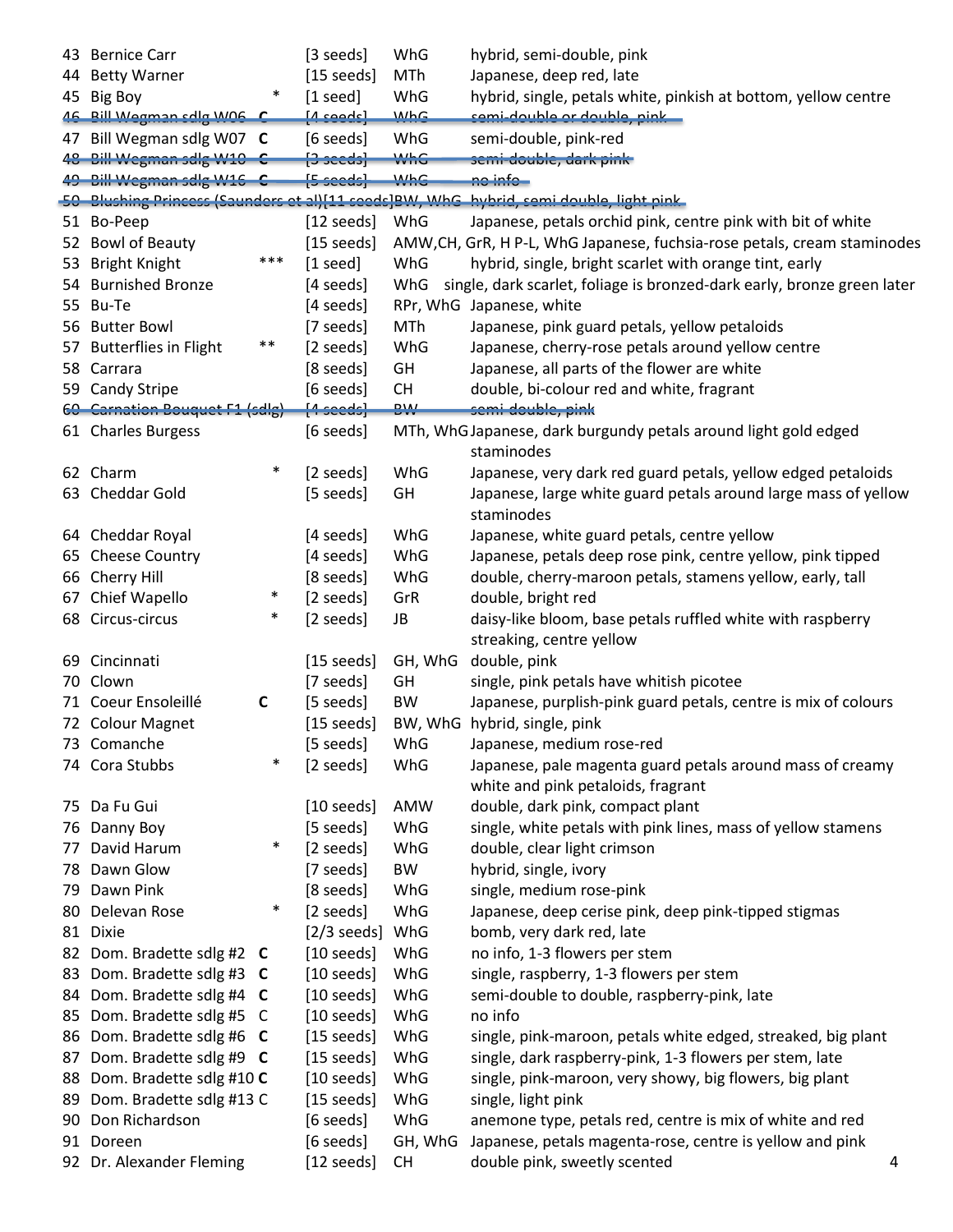| 93 Dreamtime                 |                   | $[4 \text{ seeds}]$       | <b>WhC</b>             | hybrid, semi-double, pink, stigmas pink-                                  |
|------------------------------|-------------------|---------------------------|------------------------|---------------------------------------------------------------------------|
| 94 'Dublin' Patio Peony      |                   | [4 seeds]                 | AMW                    | single, large white flowers, plant is low, compact                        |
| 95 Early Canary              |                   | $[2 \text{ seeds}]$       | <b>WhC</b>             | hybrid, double, light yellow                                              |
| 96 Early Glow                |                   | $[2/3 \text{ seeds}]$ WhG |                        | hybrid, single, ivory                                                     |
| 97 Early White               |                   | [4 seeds]                 | WhG                    | single, white                                                             |
| 98 Emperor's Buttons         |                   | $[5 \text{ seeds}]$       | GH                     | single, red                                                               |
| 99 Empress Wu's Yellow Dress |                   | $[5 \text{ seeds}]$       |                        | MTh, WhG semi-double, yellow                                              |
| 100 Fairfield                |                   | [8 seeds]                 | WhG                    | hybrid, single, ruby-red                                                  |
| 101 Faithful Dream           |                   | $[6$ seeds $]$            | <b>WhG</b>             | hybrid, semi-double, salmon pink, big flower, fertile                     |
| 102 Falcon                   |                   | [5 seeds]                 | WhG                    | double, dark mahogany-red, deep green foliage                             |
| 103 Fancy Nancy              |                   | $[6 \text{ seeds}]$       | GH                     | Japanese, soft cerise-pink                                                |
| 104 Fantasia                 | **                | $[1 \text{ seed}]$        | WhG                    | hybrid, single, flesh pink, crinkled petals                               |
| 105 Fen Ban Ban seedling     |                   | [4 seeds]                 | MTh                    | white, pink                                                               |
| 106 Festiva Maxima           |                   | $[5 \text{ seeds}]$       | $\Lambda_{\text{MAX}}$ | globe shaped, open pale pink, fades to creamy white, fragrant             |
| 107 Feu D'Artifice           |                   | $[5 \text{ seeds}]$       | WhG                    | Japanese, glowing red petals, red petaloids with golden tips              |
| 108 Fiery Crater             |                   | [6 seeds]                 | <b>RPr</b>             | single, red                                                               |
| <b>109 François Ortegat</b>  |                   | $[2 \text{ seconds}]$     | ti Prin                | semi-double to double, dark red, fragrant                                 |
| 110 Friendship               | $\ast$            | [2 seeds]                 | <b>MTh</b>             | semi-double, rose                                                         |
| 111 Garden Glory             |                   | $[2/3 \text{ seeds}]$ WhG |                        | double (almost bomb), red, late                                           |
| 112 Garden Lace              |                   | $[15 \text{ seeds}]$      |                        | BSh, GH, WhG, hybrid, Japanese, pale pink, rain proof                     |
| 113 Garden Peace             | $\ast$            | $[1 \text{ seed}]$        | WhG                    | single, white                                                             |
| 114 Gay Paree                |                   | $[15 \text{ seeds}]$      |                        | AMW, GH, MTh, WhG<br>Japanese, cherry-pink petals, centre starts pink     |
|                              |                   |                           |                        | turns white                                                               |
| 115 George Vorauer           | C                 | $[12 \text{ seeds}]$      | WhG                    | single, red                                                               |
| 116 Geraldine                | $\ast$            | [2 seeds]                 | WhG                    | Japanese, bright aster-purple                                             |
| 117 Gertrude Allen           |                   | [5 seeds]                 | BW                     | Japanese, white, centre very light yellow                                 |
| 118 Gilbert #8               | C                 | [5 seeds]                 | WhG                    | Japanese, all pink                                                        |
| 119 Gilbert H. Wild          | $\ast$            |                           | WhG                    |                                                                           |
|                              | $***$             | [2 seeds]                 | WhG                    | double, two-toned rose pink, petals bit curved, stiff stems               |
| 120 Globe of Light           |                   | $[1 \text{ seed}]$        |                        | Japanese, guard petals rose-pink fade to white at edges,<br>centre yellow |
| 121 Glowing Candles          |                   | $[6 \text{ seeds}]$       | GH                     | Japanese, pale pink                                                       |
| 122 Golden Frolic            |                   | $[15 \text{ seeds}]$      | WhG                    | Japanese, petals pink, centre pink/golden, foliage yellow-green           |
| 123 Golden Wings             |                   | [8 seeds]                 |                        | BW, WhG hybrid, single, beige-yellow                                      |
| 124 Golden Wings seedlings   |                   | [6 seeds]                 | BW                     | hybrid, single, beige-yellow                                              |
| 125 Gratis                   |                   | [6 seeds]                 | WhG                    | single, flower black-red, foliage dark                                    |
| 126 Hot Liebchen             |                   | [7 seeds]                 | GH                     | semi-double, outside petals deep pink, inside petals lighter              |
|                              |                   |                           |                        | pink, centre yellow                                                       |
| 127 Imperial Divinity        |                   | $[15$ seeds]              | GH                     | Japanese, rose, fragrant                                                  |
| 128 Imperial Red             |                   | $[15 \text{ seeds}]$      | GH                     | single, red                                                               |
| 129 Instituteur Doriat       | $***$             | $[1 \text{ seed}]$        | WhG                    | Japanese, amaranth purple, stamenodes also amaranth purple                |
| 130 Irene May Gilbert        |                   | $[15 \text{ seeds}]$      |                        | JCJM, MTh Japanese, petals open pink, turn white, centre light yellow     |
| 131 Ivory Inspiration        | C<br>$\ast$       |                           | WhG                    |                                                                           |
|                              |                   | [2 seeds]                 |                        | single, ivory, red stigmas, fragrant                                      |
| 132 Ivory Treasure           |                   | [2/3 seeds] WhG           |                        | anemone, white, centre light yellow                                       |
| 133 Jan Van Leeuwen          |                   | $[15$ seeds]              | <b>CH</b>              | Japanese, white, centre yellow                                            |
| 134 Jappensha-Ikhu           |                   | $[15 \text{ seeds}]$      | WhG                    | single, deep red, late                                                    |
| 135 Jean Ericksen            | $\mathsf{C}$ $^*$ | [2 seeds]                 | WhG                    | Japanese, whole flower is deep red                                        |
| 136 Josette                  | $\mathbf c$       | [8 seeds]                 | WhG                    | single, opens pink, fades to light pink or white                          |
| 137 JS-08-0                  | $\mathbf c$       | [7 seeds]                 | WhG                    | single to Japanese, big white flowers, big plant                          |
| 138 JS-09-01                 | C                 | $[3 \text{ seeds}]$       | WhG                    | single, cream                                                             |
| 139 Karen Gray               | $***$             | $[1 \text{ seed}]$        | WhG                    | Japanese, guard petals fuchsia-red, centre white-yellow, early            |
| 140 Karl Rosenfield          |                   | $[12 \text{ seeds}]$      |                        | AMW, JCJM double, red (reg. 1908)                                         |
| 141 Kaw Valley               |                   | $[10 \text{ seeds}]$      | MTh                    | double, red                                                               |
| 142 Kelway's Fairy Queen     | $\ast$            | [2 seeds]                 | <b>BSh</b>             | semi-double, pink, showing golden antlers, fragrant, dwarf                |
| 143 Kelway's Lovely          |                   | [8 seeds]                 | WhG                    | double, rose<br>5                                                         |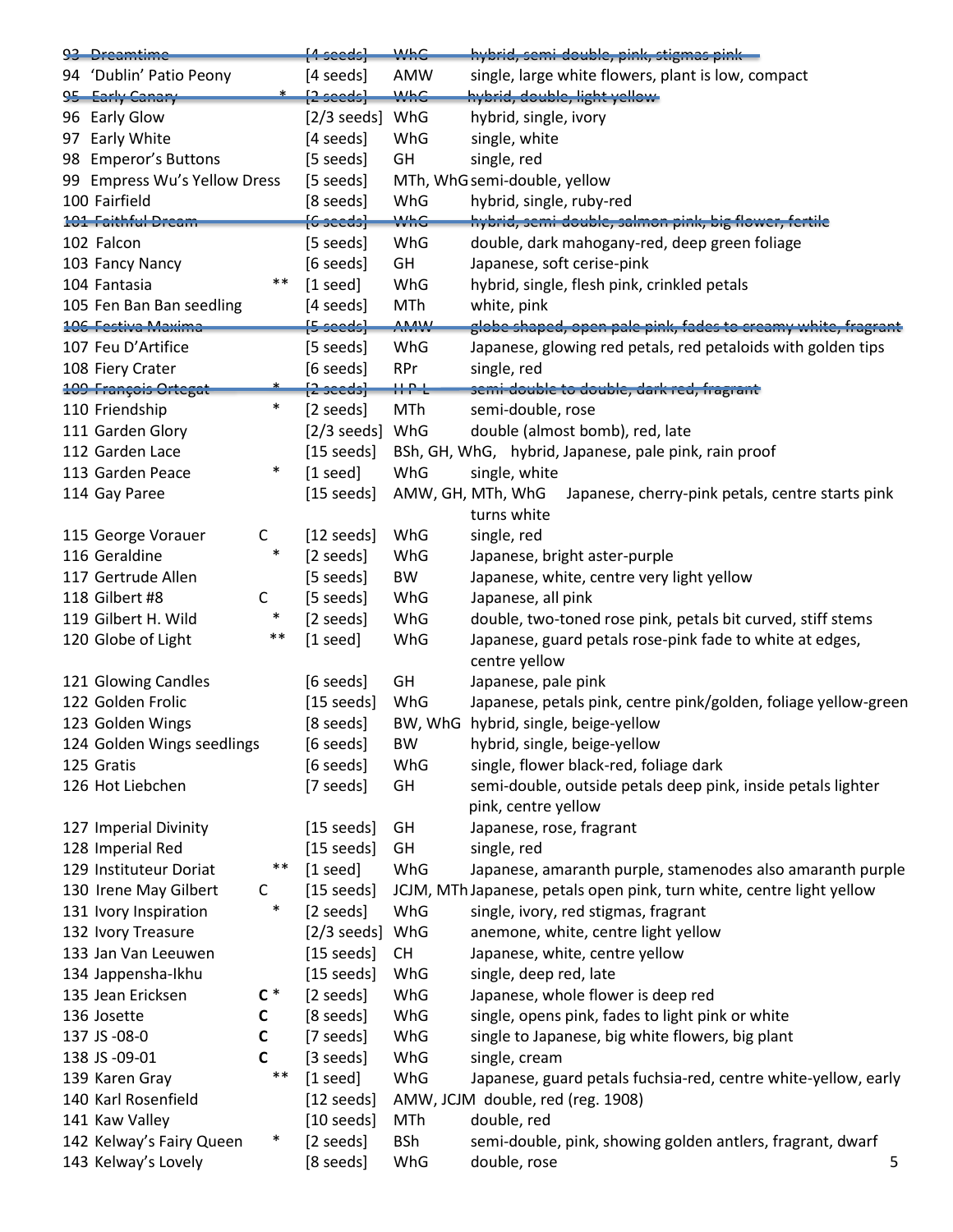| 144 Kickapoo<br>145 Krinkled White       |              | [3 seeds]<br>$[15 \text{ seeds}]$            | WhG        | single, dark red, late<br>AMW, BSh, GH, HP-L, RPr single, petals crinkled milky white, centre                                  |   |
|------------------------------------------|--------------|----------------------------------------------|------------|--------------------------------------------------------------------------------------------------------------------------------|---|
|                                          |              |                                              |            | golden-yellow stamens                                                                                                          |   |
| 146 Lady Alexandra Duff<br>147 La France | $***$        | [5 seeds]                                    | GrR<br>WhG | double, pale blush-pink, almost white, fragrant<br>double, pink                                                                |   |
| 148 Largo                                |              | $[1 \text{ seed}]$<br>[5 seeds]              |            |                                                                                                                                |   |
| 149 Laura Dessert                        |              | [4 seeds]                                    | WhG        | JCJM, WhG Japanese, rose-pink guard petals, pink & gold staminodes<br>anemone, pale pink fades to more white, centre yellowish |   |
|                                          |              |                                              | GH, WhG    | single, pale lavender                                                                                                          |   |
| 150 Lavender Whisper<br>151 Le Jour      |              | [6 seeds]                                    | GH         |                                                                                                                                |   |
| 152 Lemon Chiffon                        |              | $[15 \text{ seeds}]$<br>$[15 \text{ seeds}]$ |            | single, white<br>BW, GH, GrR, JB hybrid, semi-double, lemon-yellow, very fertile                                               |   |
|                                          |              |                                              |            |                                                                                                                                |   |
| 153 Leona Weinberger                     |              | [3 seeds]                                    | WhG        | bomb, medium pink, fades to light pink or white                                                                                |   |
| 154 Leslie Peck                          |              | *** [1 seed]                                 | WhG        | Japanese, deep pink, centre petaloids pink edged in peach                                                                      |   |
| 155 Leto                                 |              | [3 seeds]                                    | WhG        | Japanese, white                                                                                                                |   |
| 156 Lilac Time                           |              | [7 seeds]                                    | WhG        | Japanese, whole flower is medium light purple                                                                                  |   |
| 157 Lord Kitchener                       |              | [5 seeds]                                    | CH, WhG    | single, bright maroon crimson                                                                                                  |   |
| 158 Lotus Queen                          |              | [6 seeds]                                    | WhG        | Japanese, white                                                                                                                |   |
| 159 Love Birds                           |              | $[10 \text{ seeds}]$                         | WhG        | single, white                                                                                                                  |   |
| 160 Madame Claude Tain                   | $***$        | $[2 \text{ seeds}]$                          | <b>WhG</b> | double, blush white-                                                                                                           |   |
| 161 Madame Furtado                       | $\ast$       | $[2/3 \text{ seeds}]$ WhG                    |            | Japanese to double, pink with red and white centre (1856)                                                                      |   |
| 162 Madison                              | $\ast$       | [2 seeds]                                    | WhG        | Japanese, deep peachie pink                                                                                                    |   |
| 163 Ma Petite Cherie                     |              | [3 seeds]                                    | WhG        | semi-double, pink, fragrant                                                                                                    |   |
| 164 Marie Victorin                       | $\mathsf{C}$ | [8 seeds]                                    | WhG        | hybrid, single white                                                                                                           |   |
| 165 Martha W                             |              | $[10 \text{ seeds}]$                         | BW, WhG    | single, pink. PROVEN SEED PARENT FOR ITOH HYBRIDS                                                                              |   |
| 166 Maryan                               | $C^*$        | $[1 \text{ seed}]$                           | WhG        | double, pink                                                                                                                   |   |
| 167 Mary Elizabeth                       |              | [3 seeds]                                    | WhG        | Japanese, single, brilliant red pink, yellow centre                                                                            |   |
| 168 Mary Pratte                          | C            | [6 seeds]                                    | WhG        | hybrid, single, pink                                                                                                           |   |
| 169 May Lilac (Saunders)                 | S            | [3 seeds]                                    | WhG        | hybrid, semi-double, lilac, fragrant                                                                                           |   |
| 170 Midnight Sun                         |              | [4 seeds]                                    | WhG        | Japanese, crimson guard petals around crimson carpel and<br>white-yellow tipped staminodes                                     |   |
| 171 Minnie Shaylor                       |              | $[15 \text{ seeds}]$                         | GH         | semi-double, white                                                                                                             |   |
| 172 Miss America                         |              | $[15 \text{ seeds}]$                         |            | BW, GH, GrR, H P-L, JCJM, RPr<br>semi-double, white, fragrant                                                                  |   |
| 173 Miss America sport                   |              | [7 seeds]                                    | <b>RPr</b> | single, light pink, strong grower, makes seeds every year                                                                      |   |
| 174 Moon of Nippon                       |              | [5 seeds]                                    | WhG        | Japanese, white, lemon yellow centre, fragrant                                                                                 |   |
| 175 Moonrise (Saunders)                  | S            | [8 seeds]                                    | <b>BW</b>  | hybrid, single, creamy-yellow                                                                                                  |   |
| 176 Moonstone                            |              | [6 seeds]                                    | MTh        | double, opens blush-pink, fades to white with pink outer petals                                                                |   |
| 177 Mount Palomar                        |              | [6 seeds]                                    | MTh        | Japanese, very dark red, early                                                                                                 |   |
| 178 Mr. G. F. Hemerick                   | $\ast$       | $[1 \text{ seed}]$                           | WhG        | Japanese, large rose pink. poor quality seed                                                                                   |   |
| 179 Mr. Sandman                          | $\ast$       | $[2/3 \text{ seeds}]$ WhG                    |            | single, sandy pink petals, golden yellow centre                                                                                |   |
| 180 Mt. St. Helens                       |              | $[2/3 \text{ seeds}]$ WhG                    |            | double, red-magenta                                                                                                            |   |
| 181 Nice Gal                             |              | [7 seeds]                                    | WhG        | double, pink                                                                                                                   |   |
| 182 Nippon Beauty                        |              | $[12 \text{ seeds}]$                         | GH, WhG    | Japanese, garnet-red petals, golden/red centre, bit fragrant                                                                   |   |
| 183 Noire Bleutée (Maltais) C            |              | [4 seeds]                                    | WhG        | unregistered, semi-double, dark bluish red                                                                                     |   |
| 184 Nosegay (Saunders)                   | $S^*$        | [2 seeds]                                    | BW         | hybrid, single shell-pink fading to white, centre is mixed colours,<br>finely cut leaves                                       |   |
| 185 Nymph                                |              | $[12 \text{ seeds}]$                         | GH         | Japanese pale pink, centre is a yellow ball                                                                                    |   |
| 186 Old Faithful                         | $***$        | $[1 \text{ seed}]$                           | <b>RPr</b> | hybrid, double, dark velvet-red, seed poor quality                                                                             |   |
| 187 Onahama                              | **           | $[1 \text{ seed}]$                           | WhG        | Japanese, aster purple                                                                                                         |   |
| 188 Orchid Annie                         |              | [2/3 seeds] WhG                              |            | double, light orchid pink, sometimes red streaks                                                                               |   |
| 189 Osiris Annie                         | C            | [5 seeds]                                    | WhG        | single, yellow turns ivory                                                                                                     |   |
| 190 Osiris Florence K.                   | $C**$        | $[1 \text{ seed}]$                           | WhG        | single, white petals with fuchsia flares                                                                                       |   |
| 191 Osiris John Gomery                   | $\mathsf{C}$ | [5 seeds]                                    | WhG        | semi-double to double, white                                                                                                   |   |
| 192 Osiris Van Den Hende C               |              | [5 seeds]                                    | WhG        | semi-double to double, pale pink                                                                                               |   |
| 193 Othello                              |              | $[12 \text{ seeds}]$                         | WhG        | single, carmen-red                                                                                                             |   |
| 194 Paisley Pink                         | $\ast$       | [2 seeds]                                    | WhG        | Japanese, medium pink                                                                                                          | 6 |
|                                          |              |                                              |            |                                                                                                                                |   |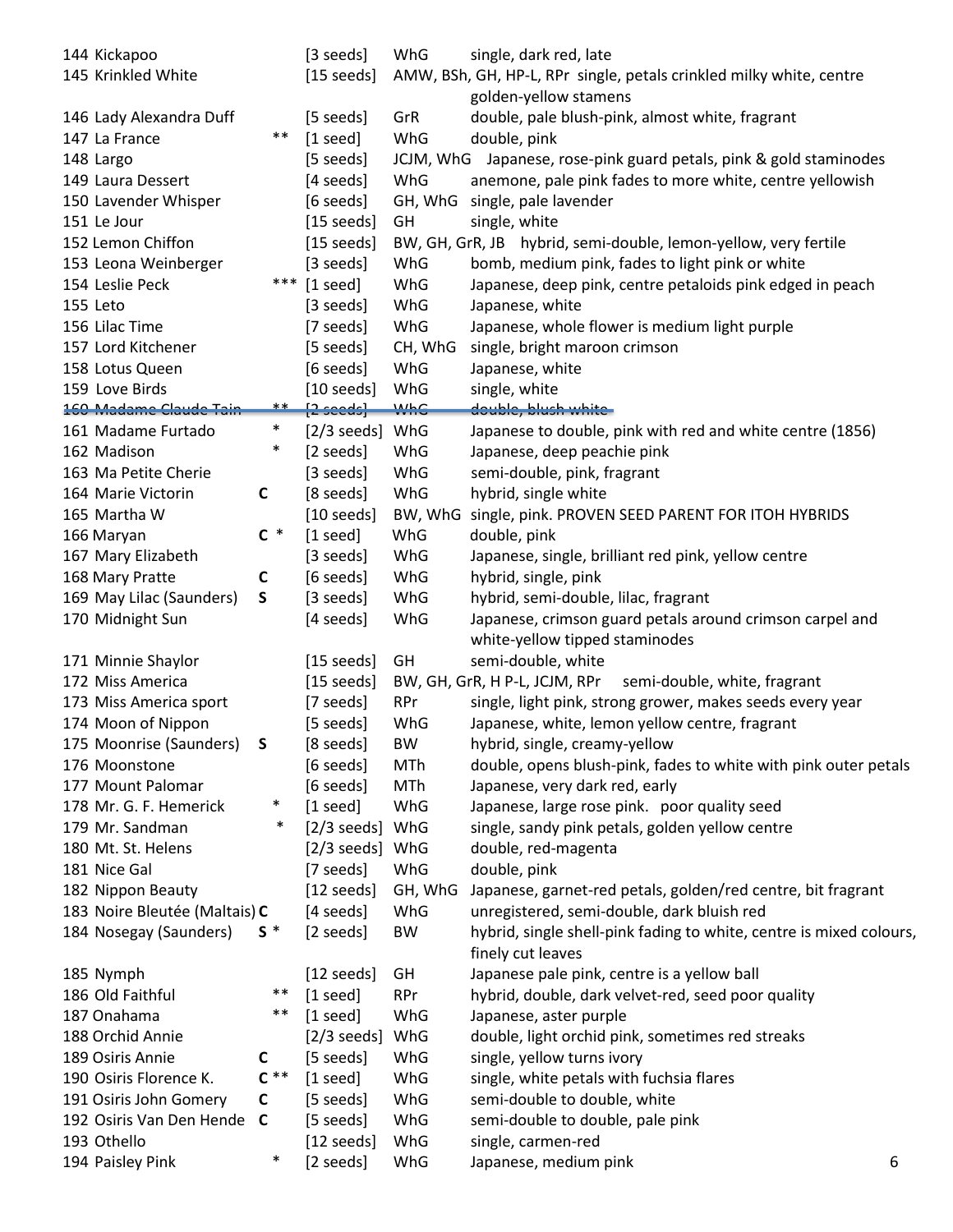| 195 Pehrson's Violet Frisbee     |        | [6 seeds]                          | WhG         | hybrid, single, lilac purple                                                             |
|----------------------------------|--------|------------------------------------|-------------|------------------------------------------------------------------------------------------|
| 196 Peppermint                   |        | $\{4 \text{ seeds}\}$              | <b>WhC</b>  | double, light pink with red markings-                                                    |
| 197 Pico                         |        | [4 seeds]                          | WhG         | single, white                                                                            |
| 198 Picotee (Saunders)           | S      | [5 seeds]                          | BW          | hybrid, single, pale pink, edge of petals magenta                                        |
| 199 Pillow Cases                 |        | [6 seeds]                          | WhG         | single, pink                                                                             |
| 200 Pink Angel                   | $\ast$ | $[2/3$ seeds]                      | WhG         | hybrid, pale pink. stamens wine red at base                                              |
| 201 Pink Cameo                   |        | [4 seeds]                          | AMW         | double, white shaded pink                                                                |
| 202 Pink Delight                 |        | [4 seeds]                          | GH          | semi-double, clear pink                                                                  |
| 203 Pink Dogwood Whisper         |        | [8 seeds]                          | GH          | single, pink                                                                             |
| 204 Pink Giggles                 | $***$  | $[1$ seed]                         | WhG         | Japanese, deep pink                                                                      |
| 205 Pink Pearl                   |        | $[2/3$ seeds]                      | WhG         | single, pearly peach pink, turns white                                                   |
| 206 Pink Princess                |        | $[20 \text{ seeds}]$               | GH, WhG     | single, pale pink, yellow centre                                                         |
| 207 Pink Spritzer                |        | [6 seeds]                          | WhG         | semi-double, white, pink and green streaked guard petals                                 |
| 208 Pink Tea Cup                 | $\ast$ | $[1 \text{ seed}]$                 | WhG         | hybrid, single, creamy pink, tetraploid, fragrant                                        |
| 209 Pink Vanguard                |        | $[11$ seeds]                       | BW, CH, WhG | hybrid, semi-double, pink                                                                |
| 210 Pink Venus                   |        | $[4$ seeds]                        | WhG         | semi-double, soft light pink, fragrant                                                   |
| 211 Polly Sharp                  |        | $[10 \text{ seeds}]$               | WhG         | single, opens pink, turns pink and white, then white                                     |
| 212 Port Royale                  |        | [5 seeds]                          | WhG         | anemone, dark red                                                                        |
| 213 Pride of Blasdell            |        | $[20 \text{ seeds}]$               |             | GH, MTh, WhG Japanese, rose-pink                                                         |
| 214 Pride of Langport            |        | $[10 \text{ seeds}]$               | GH          | single, pink                                                                             |
| 215 Promenade                    | $\ast$ | [2 seeds]                          | WhG         | hybrid, single, petals light pink darker at base, yellow centre                          |
| 216 Prosperity Maud              | C      | $[15 \text{ seeds}]$               | WhG         | hybrid, single, apricot, top of stamens yellow, bottom pink                              |
| 217 Purple Spider                |        | [9 seeds]                          | WhG         | double, petals fuchsia-violet, petaloids tall, darker                                    |
| 218 Purple Volcano               | $\ast$ | [2 seeds]                          | WhG         | not registered, no description available                                                 |
| 219 Queen of Sheba               |        | [6 seeds]                          | WhG         | full bomb, sparkling bright rose                                                         |
| 220 Rare China                   |        |                                    |             |                                                                                          |
| 221 Rare Flower of Frosty Dew *  |        | [9 seeds]                          | GH, WhG     | semi-double, white<br>Japanese, pink petals, staminodes mixture of pink and white        |
|                                  |        | $[1 \text{ seed}]$                 | WhG         |                                                                                          |
|                                  |        |                                    |             |                                                                                          |
| 222 Raspberry Sundae             |        | $[2/3 \text{ seconds}]$ $BSh, GrR$ |             | double, bomb type, top is light pink, bottom is yellow white                             |
| 223 Red Bird                     | **     | $[1 \text{ seed}]$                 | WhG         | double, red                                                                              |
| 224 Rosaurea                     | $C^*$  | [2 seeds]                          | WhG         | Japanese, light pink petals, light yellow staminodes, floriferous                        |
| 225 Rose Diamond (Saunders) *    |        | $[2/3$ seeds]                      | GH          | hybrid, single, salmon rose, yellow centre                                               |
| 226 Rose Garland                 | $\ast$ | $[2/3 \text{ seeds}]$ WhG          |             | single, deep rose, compact, dwarf                                                        |
| 227 Roy Pehrson's Best Yellow    |        | $[12 \text{ seeds}]$               |             | BW, WhG hybrid, single, pale yellow                                                      |
| 228 Rubyette                     |        | [2 seeds]                          | GH          | hybrid, single, dark red                                                                 |
| 229 Ruth Clay                    | ***    | $[1 \text{ seed}]$                 | WhG         | double, rich red                                                                         |
| 230 Salmon Dream                 |        | [3 seeds]                          |             | BW, WhG hybrid, semi-double, pale salmon pink (opening coral pink)                       |
| 231 Sarah Bernhardt              | ***    | $[1 \text{ seed}]$                 | WhG         | double, pink, late, fragrant (registr. 1906)                                             |
| 232 Sarah Bernhardt red          |        | $[10 \text{ seeds}]$               |             | AMW, CH double, red                                                                      |
| 233 Sarah Bernhardt white        |        | [6 seeds]                          | AMW         | double, white                                                                            |
| 234 Scarlet O'Hara               | ***    | $[1 \text{ seed}]$                 | HP-L        | hybrid, single, scarlet-red                                                              |
| 235 Sea Shell                    |        | $[20 \text{ seeds}]$               |             | Ch, H P-L, WhG single, pink                                                              |
| 236 Senorita                     |        | [6 seeds]                          | GH          | Japanese, pink                                                                           |
| 237 Shell Pink (Saunders)        |        | [3 seeds]                          | WhG         | single, pale pink, early                                                                 |
| 238 Silver Dawn                  |        | [6 seeds]                          | WhG         | hybrid, single, colours can be white, pink, coral, ivory, with                           |
|                                  |        |                                    |             | golden yellow centre                                                                     |
| 239 Simkin MJ 12-01              | C      | [6 seeds]                          | WhG         | no info                                                                                  |
| 240 Snow Swan                    | $\ast$ | [2 seeds]                          | WhG         | single, petals are ivory white, centre is compact tuft of golden                         |
|                                  |        |                                    |             | stamens                                                                                  |
| 241 Soft Apricot Kisses          |        | [6 seeds]                          |             | GrR, WhG hybrid, single, soft apricot blushed petals with inner petals                   |
|                                  |        |                                    |             | that have lavender flares                                                                |
| 242 Solo Flight (Saunders)       | $\ast$ | [4 seeds]                          | WhG         | Japanese, white guard petals around soft yellow centre                                   |
| 243 Sorbet                       |        | [2 seeds]                          | <b>BSh</b>  | double, outer petals are soft pink, then ivory layer, top is pink                        |
| 244 Sparkling Star<br>245 Spiffy | ***    | [7 seeds]<br>$[1 \text{ seed}]$    | WhG<br>WhG  | single, bright dark pink<br>Japanese, petals fuchsia-red, staminodes cream tipped pink 7 |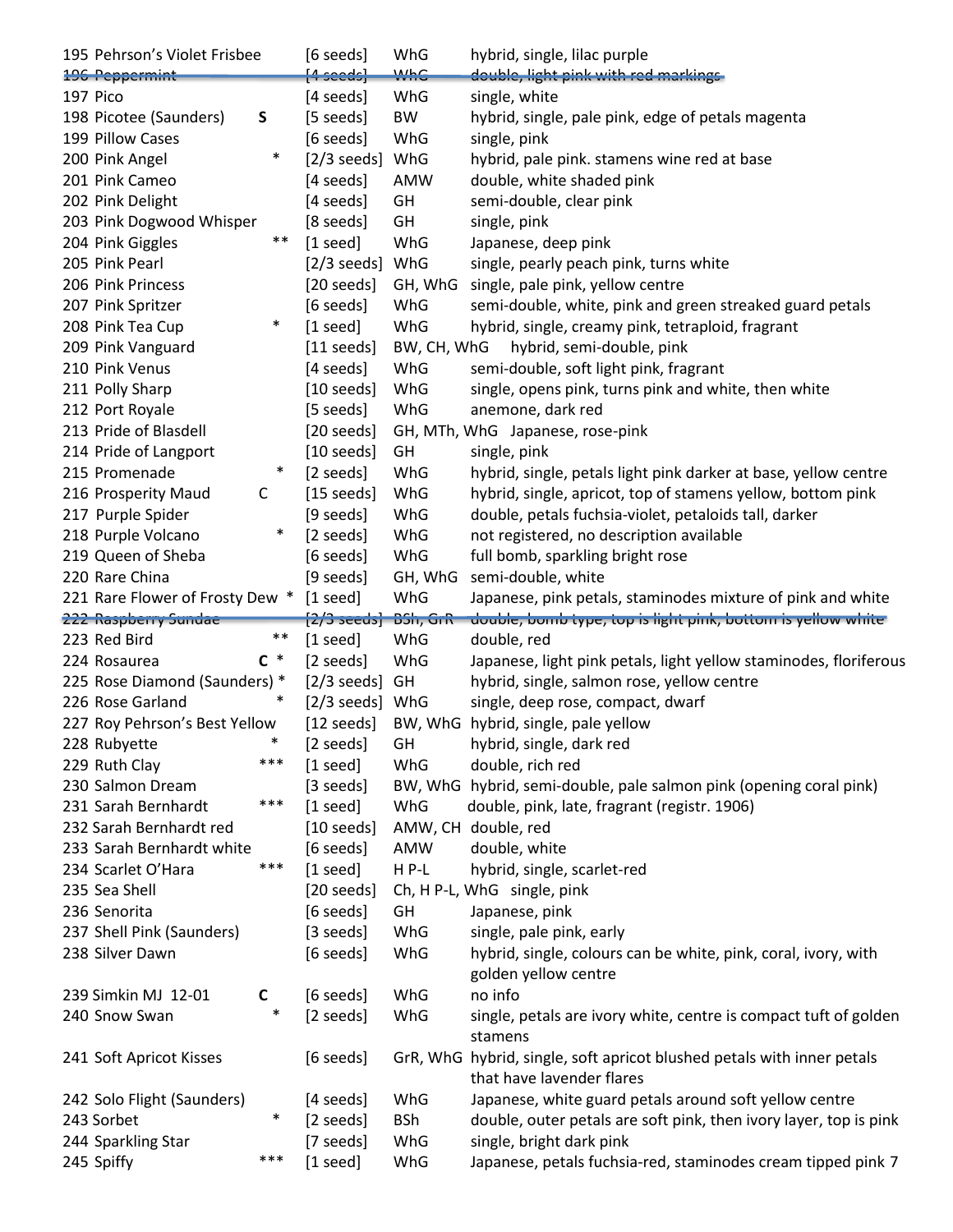| 246 Stardust                                          | $[15 \text{ seeds}]$   | CH, RPr, WhG | single, white, fragrant                                           |
|-------------------------------------------------------|------------------------|--------------|-------------------------------------------------------------------|
| 247 Star Power (formerly Constellation) [2 seeds] WhG |                        |              | single, white                                                     |
| 248 Stellar Charm                                     | [6 seeds]<br><b>CH</b> |              | anemone type, guard petals are white, centre is light yellow      |
| 249 Sugar 'n Spice                                    | [3 seeds]              | WhG          | hybrid, single or semi-double, salmon-orange-pink, early          |
| 250 Summer's Prelude                                  | [6 seeds]              | GH           | Japanese, guard petals are rose pink, centre is yellow and pink   |
| $\ast$<br>251 Suzanna Hotz                            | $[1 \text{ seed}]$     | WhG          | hybrid, single to semi-double, mid pink with bit of mauve         |
| $\ast$<br>252 Sword Dance                             | [2 seeds]              | WhG          | Japanese, red, petaloids cream shading to pink at base            |
| 253 The Mackinac Grand                                | [3 seeds]              |              | BW, WhG hybrid, semi-double, red                                  |
| 254 The Mackinac Grand sdlg mix [6 seeds]             |                        | <b>BW</b>    | various colours                                                   |
| 255 The Nathans                                       | [9 seeds]              | <b>MTh</b>   | double, medium to dark pink                                       |
| 256 Think Pink                                        | [5 seeds]              | WhG          | double, medium to dark pink                                       |
| 257 Thumbelina                                        | [4 seeds]              |              | BSh, WhG hybrid, single, rose-pink, compact plant, 15"            |
| ***<br>258 Tish                                       | $[1$ seed]             | WhG          | Japanese, red guard petals, staminodes red with silver edges      |
| 259 Tom Cat                                           | [5 seeds]              |              | BSh, WhG Japanese, carmen red and cream                           |
| $\ast$<br>260 Top Brass                               | [2 seeds]              | <b>JCJM</b>  | double, bomb type, bottom part is white yellowish, top is         |
|                                                       |                        |              | pinkish                                                           |
| 261 Topeka Garnet                                     | $[20 \text{ seeds}]$   | GH, WhG      | single, red                                                       |
| 262 Top Hat                                           | [4 seeds]              | GH           | Japanese, pink-red petals, staminodes white, carpels wine red     |
| 263 Tranquil Dove                                     | [6 seeds]              |              | BW, WhG hybrid, semi-double, white                                |
| 264 Tremblay E 0617<br>$\mathsf{C}$                   | [4 seeds]              | WhG          | single, cream, apricot flares                                     |
| $\ast$<br>265 Victorian Brooch                        | $[2/3$ seeds]          | GrR          | double, blush white                                               |
| 266 Viking Chief                                      | [7 seeds]              | WhG          | semi-double, deep pink                                            |
| 267 Violet Dawson                                     | [5 seeds]              | WhG          | Japanese, petals pure white, centre gold                          |
| 268 Wally                                             | [7 seeds]              | GH           | single, red                                                       |
| 269 Walter Marx                                       | [6 seeds]              | WhG          | hybrid, single white                                              |
| 270 West Elkton<br>$\ast$                             | [2 seeds]              | WhG          | Japanese, dark red, staminodes dark red with cream tips           |
| 271 White Innocence (Saunders) [4 seeds]              |                        | <b>WHIG</b>  | hybrid, single, small pure white flowers, several                 |
|                                                       |                        |              | per stem, late                                                    |
| 272 White Sands                                       | [4 seeds]              | WhG          | anemone, white guard petals around white yellow petaloides        |
| 273 White Water                                       | [5 seeds]              | WhG          | double, white                                                     |
| $\ast$<br>274 White Wicker                            | [2 seeds]              | WhG          | semi-double to double, white, bit fragrant, floriferous           |
| $\ast$<br>275 Windchimes                              | [2 seeds]              | <b>BSh</b>   | hybrid (tenuifolia), single, flowers nodding lavender-pink, early |
| 276 Winterthur                                        | [3 seeds]              | WhG          | hybrid, single, flowers pale pink, cup shaped, tetraploid, early  |
| 277 Zu Zu                                             | [5 seeds]              |              | BW, WhG semi-double, pale pink                                    |
| Herbaceous mixes. Seeds of unnamed herbaceous Peonies |                        |              |                                                                   |
| 278 Bill Wegman's garden mix                          | $[>15$ seeds]          |              | <b>BW</b>                                                         |
| 279 Joan and John's garden mix                        | $[>15$ seeds           |              | <b>JCJM</b>                                                       |

| Z70 DIII WERHIGH 5 ROLUEH HIIX                                  | ISTE CIST     | DVV         |           |
|-----------------------------------------------------------------|---------------|-------------|-----------|
| 279 Joan and John's garden mix                                  | $[>15$ seeds] | <b>JCJM</b> |           |
| 280 Tom and Dennis' garden mix                                  | $[>15$ seeds] | GH.         |           |
| 281 Whistling Garden's garden mix [>15 seeds]                   |               | WhG         |           |
| Herbaceous crosses made in 2021 by Bill Wegman. Thank you Bill! |               |             |           |
| 282 Blushing Princess x Salmon Dream                            |               | [4 seeds]   | <b>BW</b> |
| 283 Lemon Chiffon x Salmon Dream                                | C             | [4 seeds]   | <b>BW</b> |
| 284 Lemon Chiffon x The Mackinac Grand                          | C             | [4 seeds]   | <b>BW</b> |
| 285 Pink Vanguard x Salmon Dream                                | C             | [3 seeds]   | <b>BW</b> |
| 286 Salmon Dream x Lemon Chiffon                                | C             | [3 seeds]   | <b>BW</b> |
| 287 The Mackinac Grand x Lemon Chiffon                          | C             | [3 seeds]   | <b>BW</b> |
| 288 The Mackinac Grand x Salmon Dream                           | C             | [2 seeds]   | <b>BW</b> |
|                                                                 |               |             |           |

## **Seeds from seedlings of herbaceous crosses**

| 289 Blushing Princess x The Mackinac Grand seedling C [4 seeds] BW semi-double, pink |                       |                                           |   |
|--------------------------------------------------------------------------------------|-----------------------|-------------------------------------------|---|
| 290 Golden Wings x Blushing Princess seedling                                        |                       | <b>C</b> [8 seeds] BW semi-double, white  |   |
| 291 Lemon Chiffon x Pink Vanguard seedling                                           |                       | <b>C</b> [15 seeds] BW semi-double, white |   |
| 292 Lemon Chiffon x Pink Vanguard seedling                                           | <b>C</b> [7 seeds] BW | single, white                             | 8 |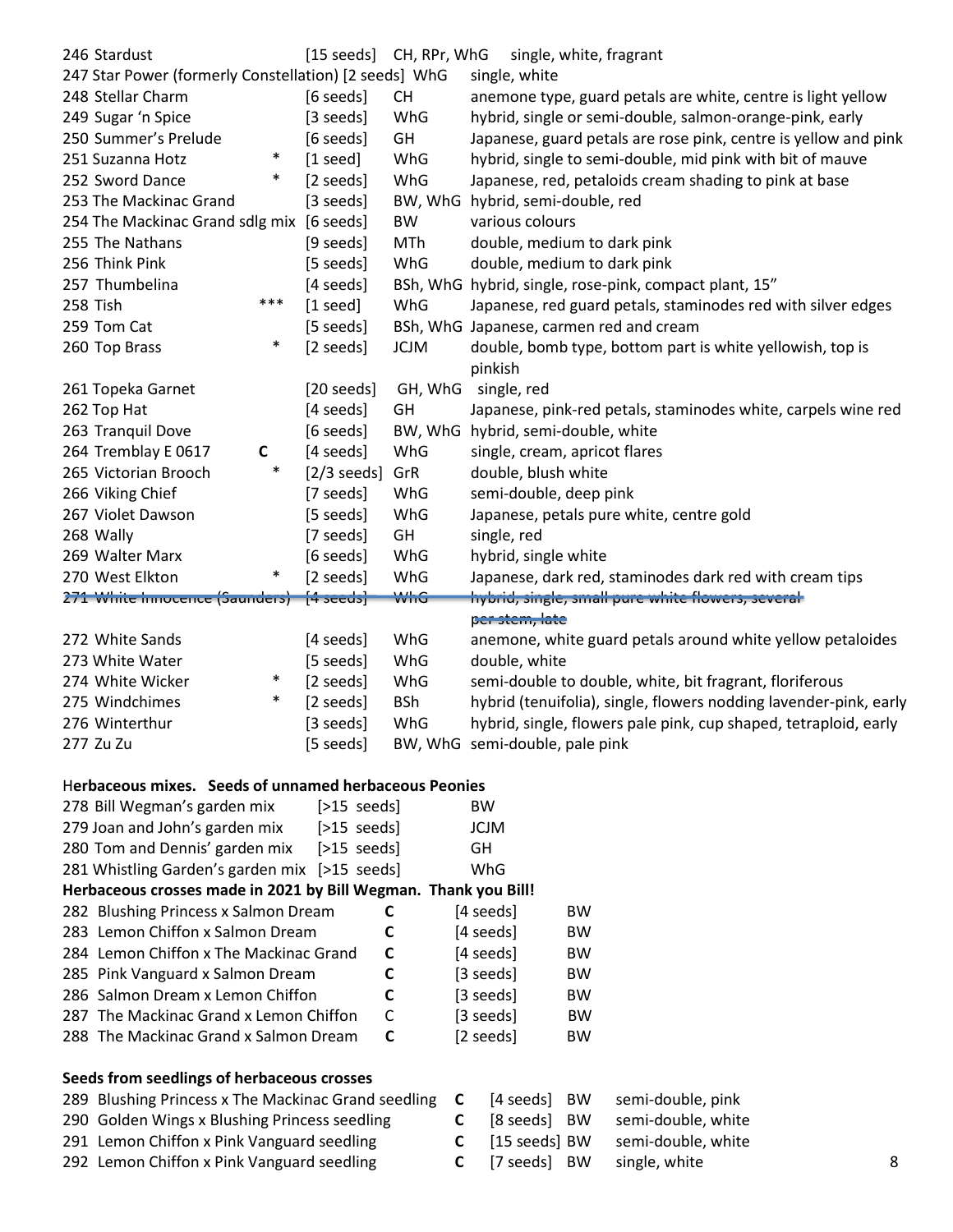|       | 293 Lemon Chiffon x Pink Vanguard seedling            | C | <b>BW</b><br>[7 seeds}- | single, cream            |
|-------|-------------------------------------------------------|---|-------------------------|--------------------------|
|       | 294 Lemon Chiffon x The Mackinac Grand seedling       | C | [12 seeds] BW           | semi-double, pink mix    |
|       | 295 Lemon Chiffon x The Mackinac Grand seedling       | C | [8 seeds]<br><b>BW</b>  | semi-double, pale pink   |
|       | 296 Moonrise x The Mackinac Grand seedling            | C | [15 seeds] BW           | semi-double, white       |
|       | 297 Pink Vanguard x Blushing Princess seedling        | C | [8 seeds]<br><b>BW</b>  | semi-double, white       |
|       | 298 Pink Vanguard x Lemon Chiffon seedling            | C | [15 seeds] BW           | semi-double, white       |
|       | 299 Pink Vanguard x Lemon Chiffon seedling mix        | C | [15 seeds] BW           | various                  |
|       | 300 Pink Vanguard x The Mackinac Grand seedling mix C |   | [7 seeds]<br><b>BW</b>  | semi-double, white       |
|       | 301 The Mackinac Grand x Blushing Princess seedling   | C | [7 seeds]<br><b>BW</b>  | semi-double, red         |
|       | 302 The Mackinac Grand x Blushing Princess seedling   | C | [7 seeds]<br><b>BW</b>  | semi-double, red         |
|       | 303 The Mackinac Grand x Lemon Chiffon seedling       | C | [12 seeds] BW           | semi-double, red mix     |
|       | 304 The Mackinac Grand x Lemon Chiffon sdlg mix       | C | [8 seeds]<br>BW         | semi-double, red or pink |
|       | 305 The Mackinac Grand x Pink Vanguard                | C | [6 seeds]<br><b>BW</b>  | single, red              |
|       | 306 The Mackinac Grand x Salmon Dream                 | C | [5 seeds]<br><b>BW</b>  | semi-double, red         |
|       | 307 The Mackinac Grand x Blushing Princess            | C | [20 seeds] BW           | Semi-double red          |
|       |                                                       |   |                         |                          |
| Itohs |                                                       |   |                         |                          |
|       |                                                       |   |                         |                          |

| Itoh Cross made in 2021 by Bill Wegman. |                          | Thank you Bill!       |     |                                                             |
|-----------------------------------------|--------------------------|-----------------------|-----|-------------------------------------------------------------|
|                                         | 312 Yellow Doodle Dandy  | $***$ [1 seed]        | WhG | semi-double to double, clear deep yellow, seed quality poor |
|                                         | 311 Scarlet Heaven       | $***$ [1 seed]        | WhG | red petals around yellow centre, quality of seed not great  |
|                                         | 310 Magical Mystery Tour | *** $[1$ seed]        | WhG | double, cream flushed pink, rose form, seeds very poor      |
|                                         | 309 Garden Treasure      | ** $[1 \text{ seed}]$ | WhG | double, yellow with red highlights, seed very poor          |
|                                         | 308 Callie's Memory      | $**$ [1 seed]         | WhG | semi-double, yellow cream                                   |

| lton Cross made in 2021 by Bill Wegman. |    | Thank vou Bill!                                                   |
|-----------------------------------------|----|-------------------------------------------------------------------|
| 313 Martha W x Golden Era C [2 seeds]   | BW | The Itoh peonies "Magical Mystery Tour" and "Smith Family Yellow" |
|                                         |    | came out of a similar cross                                       |

### **Woody (Tree) Peonies**

#### **Important notes**

Woody peonies more than herbaceous peonies, need usually TWO (2) periods of warm and cool temperatures to germinate. An example is as follows: seeds planted May-June 2022, summer 2022, winter 2022/2023, summer 2023, winter 2023/2024, spring 2024 the seeds will come up. Some of the seeds will come up in the spring of 2023, but do not count on it. Most of the seeds will come up in the spring of 2024, but some will come up in 2025 or 2026 or even later. Keep the seeds moist all that time! Keep an eye out for rodents, birds and insects. One lady who purchased our seeds, had peonies coming up all over the garden after her chickens found her seedbed. Woody peonies test your garden patience, but the rewards are great!

All the seeds are of garden origin, open pollinated unless otherwise stated. The packet content is as indicated, \* means there is only a very limited number of seeds available and \*\*\* means that we have only one seed.

### **Woody (tree) Peonies Species**

| 314 P. rockii |   | [5 seeds] AMW  |           | purple                        |
|---------------|---|----------------|-----------|-------------------------------|
| 315 P. rockii |   | [15 seeds] BW  |           | mix of single purple and pink |
| 316 P. rockii |   | [5 seeds] BW   |           | single, red                   |
| 317 P. rockii |   | [15 seeds] BW  |           | single, white                 |
| 318 P. rockii |   | $[6$ seeds $]$ | <b>BW</b> | semi-double, white            |
| 319 P. rockii | ∗ | $[1$ seed]     | WhG       | no info                       |

#### **Woody (Tree) Peonies Named Cultivars**

| 320 Abkhazi Princess | C [6 seeds] | AMW | open pollinated seed from a hand pollinated cross of P. rockii x        |
|----------------------|-------------|-----|-------------------------------------------------------------------------|
|                      |             |     | P. linyanshanii - Joe Harvey, single, pinkie mauve with purple flares   |
| 321 Aegean           | [3 seeds]   | WhG | lutea hybr, semi-dble, light pink fading to white, darker pink flares 9 |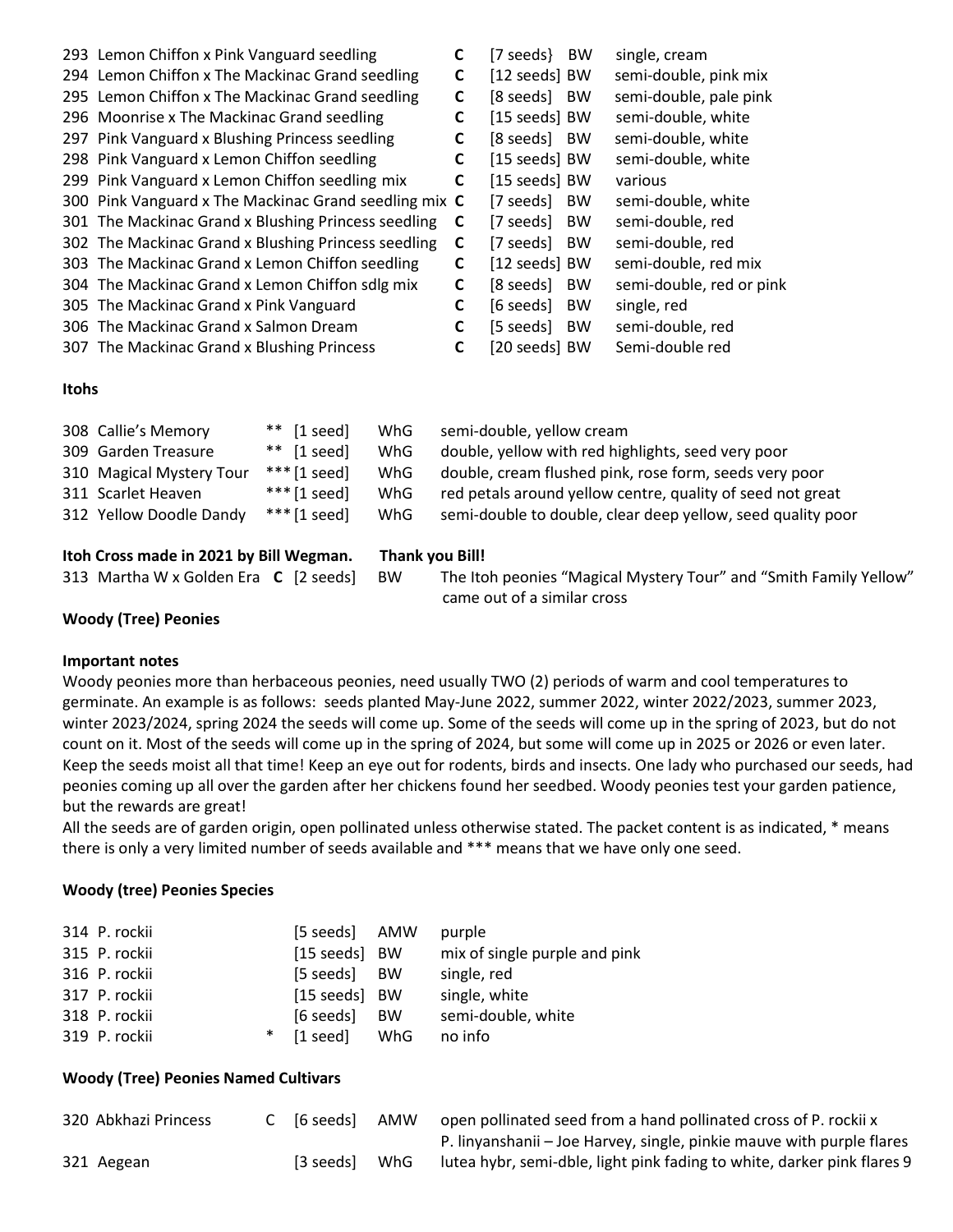|         | 322 Age of Gold (Saunders) *** [1 seed]        |                                         | WhG        | lutea hybrid, creamy yellow with soft red flares                                          |    |
|---------|------------------------------------------------|-----------------------------------------|------------|-------------------------------------------------------------------------------------------|----|
|         | 323 Akashigata<br>$\ast$                       | [2 seeds]                               | WhG        | semi-double, pink                                                                         |    |
|         | 324 Angel Emily<br>$\ast$                      | [2/3 seeds] WhG                         |            | suffruticosa, semi-double, pinkish-lavender, dark purple flares                           |    |
|         | ***<br>325 Antigone                            | $[1 \text{ seed}]$                      | WhG        | lutea hybrid, single, golden brushed with pink, seed is poor quality                      |    |
|         | 326 Baron Thyssen Bornemiseza [2 seeds]        |                                         | WhG        | semi-double mauve, with darker flares, big flowers                                        |    |
|         | 327 Bremer #46<br>$\ast$                       | $[1$ seed]                              | WhG        | no information                                                                            |    |
|         | $\ast$<br>328 Bremer #89                       | $[1 \text{ seed}]$                      | WhG        | no information                                                                            |    |
|         | $\ast$<br>329 Burgundy Wine                    | [2 seeds]                               | WhG        | semi-double, deep burgundy wine red                                                       |    |
|         | 330 Captain Kate<br>$\ast$                     | [2 seeds]                               | WhG        | suffruticosa, pale pink, fading to white, purple flares                                   |    |
|         | ***<br>331 Centre Stage                        | $[1 \text{ seed}]$                      | WhG        | lutea hybrid, single white, red/purple flares                                             |    |
|         | 332 Cherry Blossoms                            | [4 seeds]                               | GrR        | suffruticosa, semi-double, pink                                                           |    |
|         | 333 Chinese Dragon (Saunders) [2 seeds]        |                                         | WhG        | lutea hybrid, purple-crimson, flares, seed quality questionable                           |    |
|         | 334 Copper King<br>$***$                       | $[1 \text{ seed}]$                      | WhG        | lutea hybrid, semi-double, yellow suffused with coral and pink,                           |    |
|         |                                                |                                         |            | small maroon flares                                                                       |    |
|         | 335 Daedalus<br>∗                              | $[1 \text{ seed}]$                      | WhG        | lutea hybrid, Japanese to semi-double, dark red                                           |    |
|         | 336 Dojean                                     | [6 seeds]                               | GrR        | suffruticosa, semi-double, white, red flares                                              |    |
|         | 337 Dou Lu seedling I                          | [4 seeds]                               | MTh        | no information                                                                            |    |
|         | 338 Dou Lu seedling II                         | [8 seeds]                               | MTh        | pinkish white                                                                             |    |
|         | 339 Ezra Pound                                 | [6 seeds]                               |            | GrR, WhG single to semi-double, very light pink with purple tones,                        |    |
|         |                                                |                                         |            | flares dark purple                                                                        |    |
|         | 340 Fen He                                     | $[15 \text{ seeds}]$                    | GrR        | semi-double pink, black flares                                                            |    |
|         | $\ast$<br>341 Fuji Musume                      | [2 seeds]                               | WhG        | double, dark pink-red                                                                     |    |
|         | 342 Garden Sunshine<br>$\ast$                  | [2 seeds]                               | WhG        | lutea hybrid, single, soft yellow                                                         |    |
|         | 343 Guardian of the Monastery [4 seeds]        |                                         | GrR        | suffruticosa, semi-double, outside of petals is white, then lavender                      |    |
|         |                                                |                                         |            | with long deep purple flares                                                              |    |
|         | 344 Hana-kisoi                                 | [4 seeds]                               | GrR        | suffruticosa, semi-double, pink, ends of petals are whitish                               |    |
|         | 345 Hei-Xuan-Feng                              | [3 seeds]                               | GrR        | suffruticosa, semi-double, dark red with black flares                                     |    |
|         | 346 Hong Lian                                  | [8 seeds]                               | GrR        | cultivar of P. rockii, single, pink, flares form a very dark ring around<br>yellow centre |    |
|         | 347 Houki                                      | [7 seeds]                               | MTh        | suffruticosa, semi-double (almost double), ruby red with small                            |    |
|         |                                                |                                         |            | yellow centre, fragrant                                                                   |    |
|         | 348 Ice Storm<br>∗                             | $[1 \text{ seed}]$                      | WhG        | suffruticosa, single, white, 9", bundle of yellow tipped stamens 6"                       |    |
|         | 349 Jushi                                      | [5 seeds]                               | GrR        | suffruticosa, semi-double, violet with purple flares                                      |    |
|         | 350 Kamata-fugi                                | [2 seeds]                               | GrR        | suffruticosa, semi-double to almost double, lavender                                      |    |
| 351 Kao |                                                | [4 seeds]                               | GrR        | suffruticosa, semi-double, red                                                            |    |
|         | $\ast$<br>352 Kronos                           | [2 seeds]                               | WhG        | lutea hybrid, semi-double, dark crimson                                                   |    |
|         | 353 Lavender Hill                              | [5 seeds]                               | WhG        | hybrid suffruticosa x rockii, semi-double, lavender, flares dark                          |    |
|         | 354 Majestic Ruler                             | [8 seeds]                               | WhG        | no information                                                                            |    |
|         | 355 Markham Purple (unofficial name) [8 seeds] |                                         |            | <b>BW</b><br>suffruticosa, single, purple                                                 |    |
|         | 356 Meikoho                                    | [7 seeds]                               | GrR        | semi-double, white with maroon flares                                                     |    |
|         | 357 Ménard seedling                            | $[15 \text{ seeds}]$                    | MTh        | no information                                                                            |    |
|         | 358 MRV-11                                     | [5 seeds]                               | WhG        | no information                                                                            |    |
|         | $\ast$<br>359 Naniwa Nishiki                   | $[2/3$ seeds] JB                        |            | suffruticosa, semi-double, crimson red                                                    |    |
|         | 360 Pastel Pink<br>$\ast$                      | [2 seeds]                               | GrR        | single or semi-double, pink with purple flares                                            |    |
|         | 361 Ruffled Sunset<br>∗                        | $[1$ seed]                              | WhG        | lutea hybrid, single, rose/yellow blend                                                   |    |
|         | ***<br>362 Seidl #32                           | $[1$ seed]                              | WhG        | single to semi-double, pastel pinkish, 4"                                                 |    |
|         | ***<br>363 Seidl #35                           | $\left\{ 1 \right\}$                    | <b>WhG</b> | no info                                                                                   |    |
|         | ***<br>364 Seidl #138                          | $[1 \text{ seed}]$                      | WhG        | no info                                                                                   |    |
|         | 365 Seidl #144<br>$***$                        | $[4 \sec d]$                            | WhG        | pastel yellowish, bit of flares, 6"                                                       |    |
|         | 366 Seidl #146<br>***                          | $[1 \sec d]$                            | <b>WhG</b> | c <del>hii</del> on                                                                       |    |
|         | 367 Seidl #221<br>368 Seidl #239<br>***        | $[1 \text{ seed}]$                      | WhG<br>WhC | no info<br>semi double, light yellow, bit of reddish flares, 5"                           |    |
|         | ***<br>369 Seidl #240                          | $[1 \text{seed}]$<br>$[1 \text{ seed}]$ | WhG        | no info                                                                                   |    |
|         | 370 Shimadaijin<br>$\ast$                      | [2 seeds]                               | WhG        | semi-double, rich magenta purple                                                          | 10 |
|         |                                                |                                         |            |                                                                                           |    |